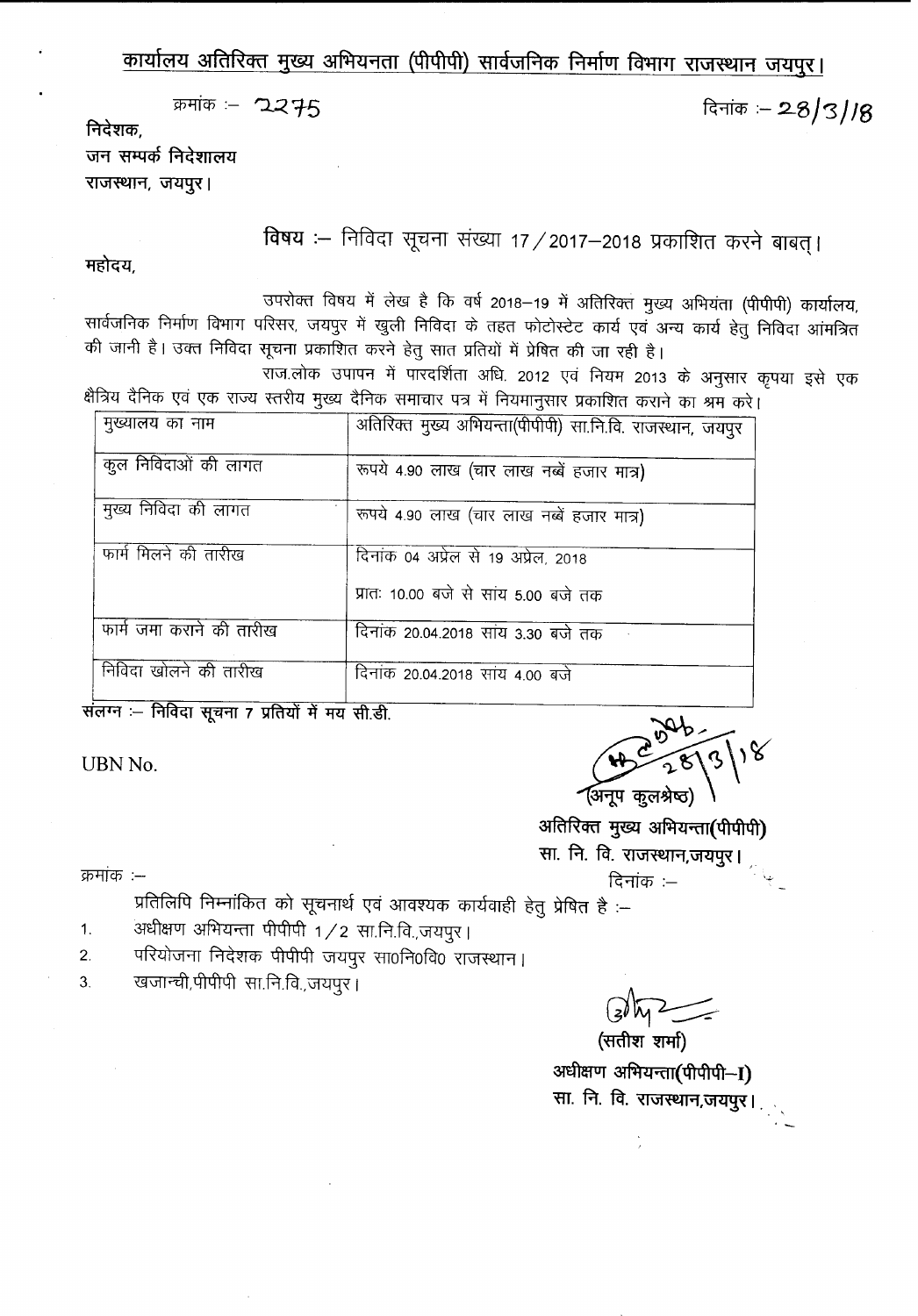# <u>कार्यालय अतिरिक्त मुख्य अभियनता(पीपीपी) सार्वजनिक निर्माण विभाग</u> <u>राजस्थान जयपुर।</u>

क्रमांक :- 2275

<sup>R</sup>'iiCb :- **:28***<sup>J</sup>* **3/***Iff*

## **-: PlRlG:1** xt-q~1 **ti&:fl - 17/2017-18 :-**

इस कार्यालय के द्वारा अतिरिक्त मुख्य अभियन्ता (पीपीपी) ,सार्वजनिक निर्माण विभाग, राजस्थान, जयपुर के कार्यालय में फोटो स्टेट कार्य एवं अन्य कार्य हेतु 1 वर्ष के लिए निम्न विवरणानुसार निविदाएँ आमंत्रित की जाती है । :-

|    | क्र.स.   कार्य का नाम                                                                                | ,अनुमानित लागत | अमानत राशि |
|----|------------------------------------------------------------------------------------------------------|----------------|------------|
| 1. | फोटो) स्टेट) (कलर,) ब्लैक   4.90 लाख रूपये<br>एण्ड व्हाईट) मैंप प्रिन्टिग,<br>बाईडिंग एवं अन्य कार्य |                | 9,800/     |

पूर्णत भरी हुई निविदाएं दिनांक 20.04.2018 को अपरान्ह 3.30 बजे तक जमा की जाकर उसी दिन सांय 4.00 बजे उपरिथत निविदादाताओं के समक्ष इस कार्यालय में खोली जावेगी। निविदा प्रपत्र एवं शर्ते कार्यालय में रूपये 200/- नकद जमा करवाकर दिनांक 04.04.2018 से दिनांक 19.04.2018 तक कार्यालय समय में प्राप्त किये जा सकते है। अन्य शर्ते यथावृत रहेंगी। नोट :–

- **1. PlfqGI** *c5 <sup>~</sup> <sup>~</sup> <sup>~</sup> <sup>~</sup>* **31W5ffila1'!Cb(li Cf>T M<sup>I</sup>**
- 2. **tifqGI cp'T** fq~(l \J11'iCbI~ **http://sppp.raj.nic.in, pwd.rajasthan.gov.in tR**  $\frac{1}{3}$ देखी जा सकती है।

 $m318$ 

अतिरिक्त मुख्य अभियन्ता(पीपीपी) सा. नि. वि. राजस्थान,जयपुर।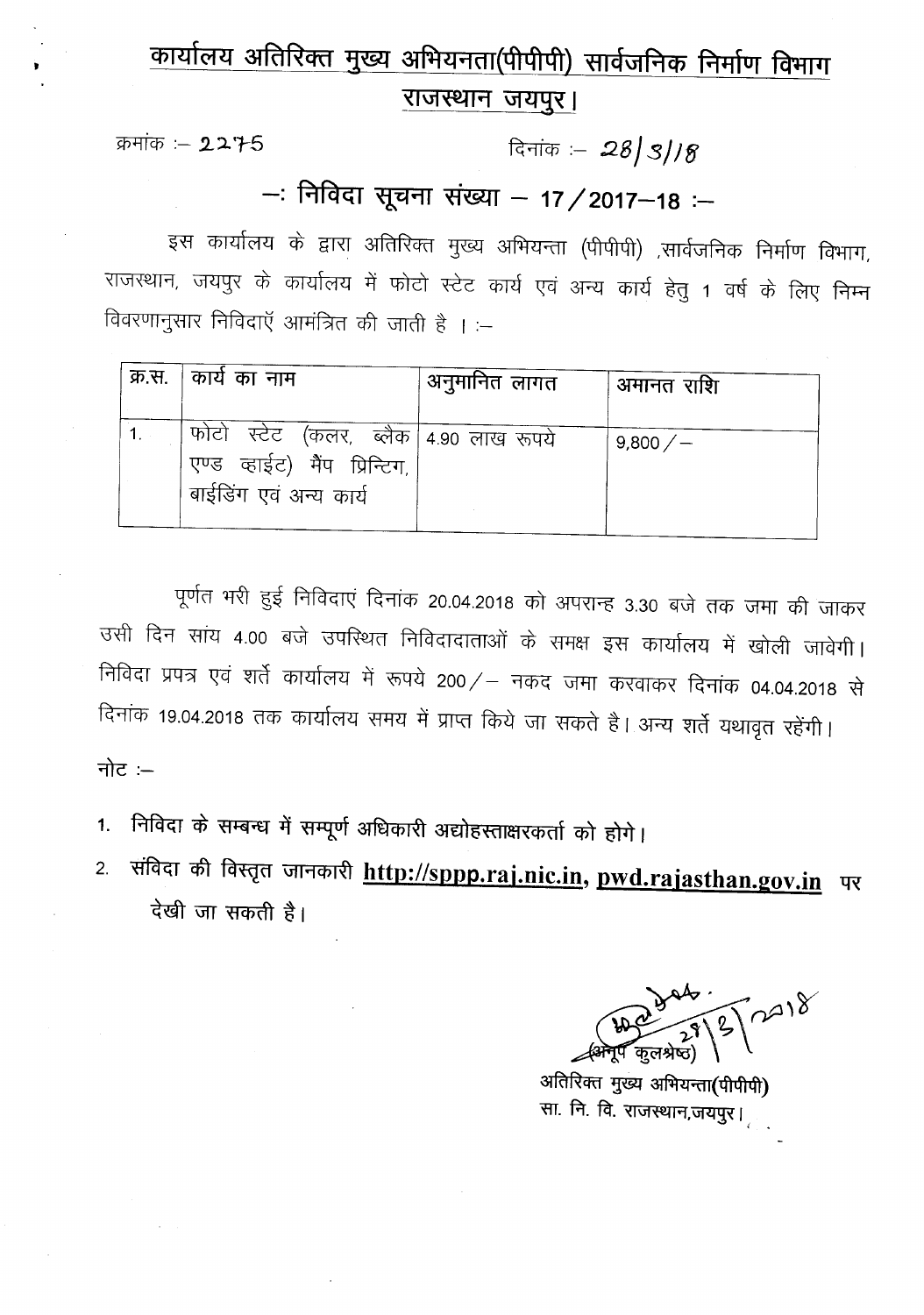#### फोटो स्टेट कार्य के लिए विशेष शर्ते

- अतिरिक्त मुख्य अभियन्ता (पीपीपी) कार्यालय सा.नि.वि. जयपुर मे आवश्यकतानुसार  $1.$ कार्यालय में ठेकेदार द्वारा फोटो कॉपीयर (मेक केनन–6000) स्थापित कर, मशीन चालक एवं कागज सहित फोटो कॉपी कार्य के लिए बोली(बिड) आमंत्रित की जाती है।
- फोटो कॉपी मशीन स्थापित करने के लिए समस्त व्यय एजेन्सी द्वारा वहन किये  $2.$ जाएंगे।
- फोटो कॉपी मशीन स्थापित करने के लिए कमरा / स्थान विभाग द्वारा उपलब्ध 3. करावाया जावेगा। विद्युत कनेक्शन भी विभाग द्वारा उपलब्ध करवाया जाकर विद्युत उपयोग का व्यय भी विभाग द्वारा ही वहन किया जावेगा।
- कार्यालय मे प्रतिमाह लगभग 50,000 प्रतियॉ फोटो स्टेट कार्य की आवश्यकता 4. होगी। इसमे कमी या वृद्वि होने पर अनुबन्धकर्ता कोई क्लेम नही कर सकता।
- फोटो स्टेट कार्य सामान्यता राजकीय कार्य दिवस मे प्रातः 9.30 बजे से सांय 6.00 बजे  $5<sub>1</sub>$ तक करना होगा। राजकीय कार्य से आकस्मिक आवश्कता होने पर इस समय के अतिरिक्त समय में कार्य के लिए भी निर्देश दिये जाने पर निर्देशानुसार कार्य सम्पादित कराना होगा। अवकाश के दिनो में भी आवश्यकता होने पर फोटो स्टेट मशीन संचालक को कार्य करने हेतु निर्देश दिये जा सकते है। निर्देशानुसार कार्य सम्पादित कराना होगा, जिसके लिए पृथक से कोई भुगतान देय नही होगा।
- फोटो स्टेट कार्य के लिए मशीन कार्यालय में स्थापित कर मशीन ऑपरेटर की 6. व्यवस्था एवं आवश्यक मात्रा मे कागज की व्यवस्था अनुमोदित ठेकेदार को करनी होगी ।
- फोटो कॉपी के लिए न्यूनतम 75 जीएसएम का कागज ए–4 साईज, एफएस 7. साईज एवं लिगल साईज में यथेष्ठ मात्रा में कार्यस्थल में रखने होगे ताकि कागज अभाव मे विभाग का कार्य बाधित न हो। सक्षम अधिकारी द्वारा समय—समय पर फोटो स्टेट कागज का सत्यापन भी किया जावेगा।
- अनुमोदित ठेकेदार के मशीन चालक को कार्यालय के विभिन्न अनुभागो द्वारा 8. प्रेषित मांग पत्र प्रतिदिन सांय 6.00 बजे तक एवं राजकीय कार्य से अति आवश्यक होने पर इसके पश्चात भी स्वीकार करने होगे एवं उसी दिन मांग पत्र मे निर्देशित कार्य पूर्ण कर फोटो स्टेट प्रतियॉ देनी होगी।
- फोटो स्टेट मशीन खराब हो जाने पर उसकी तुरन्त ठेकेदार द्वारा मरम्मत करानी होगी। 9. मशीन कार्य योग्य नहीं रहने या मशीन ऑपरेटर उपलब्ध नहीं होने की स्थिति में मशीन एवं ऑपरेटर की अन्य व्यवस्था की जिम्मेदारी ठेकेदार की होगी। उक्त व्यवस्था नही होने पर विभाग द्वारा अन्य व्यवस्था कर फोटो स्टेट कार्य करवाये जाने पर 500/-रूपये प्रतिदिन की शास्ती एवं प्रतिस्थापना व्यवस्था के कारण अधिक भुगतान की अन्तर राशि के लिए ठेकेदार जिम्मेदार होगा।
- फोटो स्टेट कार्य के लिए कार्यालय द्वारा दिये गये दस्तावेजों की पूर्ण गोपनीयता के  $10.$ लिए भी ठेकेदार जिम्मेदार होगा। दस्तावेजों की फोटो स्टेट कर बाहर ले जाने या गोपनीयता भंग की स्थिति मे ठेकेदार एवं मशीन चालक के विरूद्ध संविदा शर्तो तथा आपराधिक कानूनो के अन्तर्गत कार्यवाही की जावेगी। जिसकी समस्त जिम्मेदारी ठेकेदार की होगी।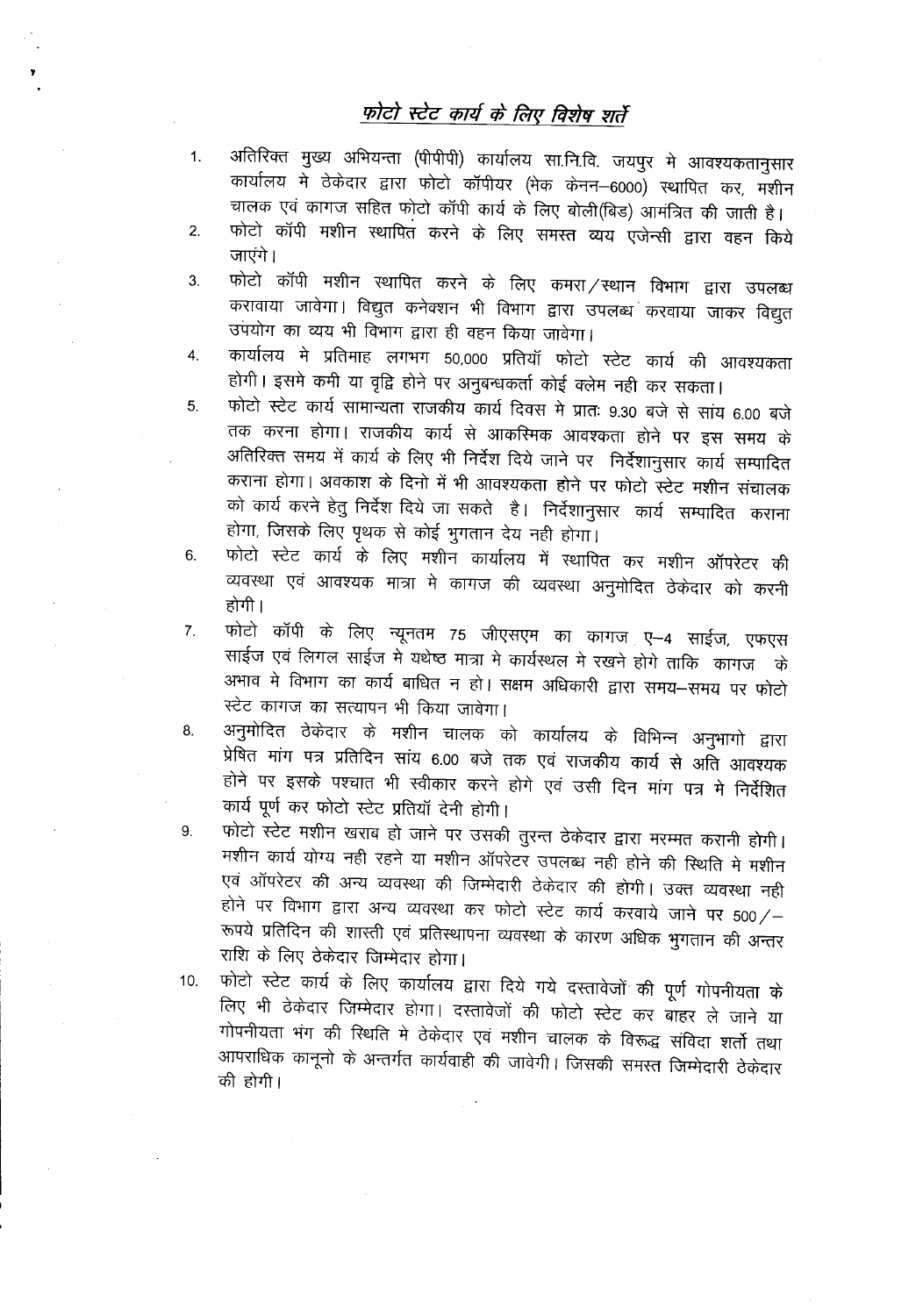11. बोली (बिड) स्वीकृत होने पर कार्यादेश की तिथी से 7 दिवस की अवधि मे अनुमोदित ठेकेदार को कार्यालय मे फोटो स्टेट मशीन स्थापित कर कार्य प्रारम्भ करना होगा निर्धारित अवधि मे कार्य प्रारम्भ नही करने पर कार्यादेश को निरस्त करने एवं अन्य बोली (बिड) को कार्यादेश देने के लिए विभाग स्वतंत्र है। कार्य प्रारम्भ नही करने की स्थिति मे बोली (बिड) की बिड प्रतिभूति / कार्य प्रतिभूति राशि जब्त करने योग्य होगी।

-  $\frac{1}{2}$ 

- 12. अनुमोदित ठेकेदार द्वारा विभाग कार्यालय मे स्थापित मशीन की सुरक्षा एवं संधारण की पूर्ण जिम्मेदारी ठेकेदार की होगी। किसी भी प्रकार की टूट फूट,चोरी, मशीन की खराबी आदि के लिए विभाग जिम्मेदार नही होगा।
- 13. अनुबंध एवं करार की अवधि, करार की दिनांक से एक वर्ष के लिए मान्य होगी, जिसको .<br>आपसी सहमति से मूल अवधि को सम्मिलित करने हुए 03 माह तक बढाया जा सकेगा।
- 14. अनुमोदित ठेकेदार के द्वारा तीन प्रतियो मे बिल आगामी माह की 15 तारीख तक मय मांग पत्र संबधित अधिकारी से प्रमाणित कर प्रस्तुत करने होगे।
- 15. आयकर / टीडीएस एवं अन्य वैंधानिक कटौति की राशि बोली (बिड) से नियमानुसार बिल से कटौति योग्य होगी।
- 16. अतिरिक्त मुख्य अभियन्ता (पीपीपी) सा.नि.वि. जयपुर को अनुबंध को निरस्त करने का पूर्ण अधिकर होगा।

हस्ताक्षर मय मोहर (बालीदाता)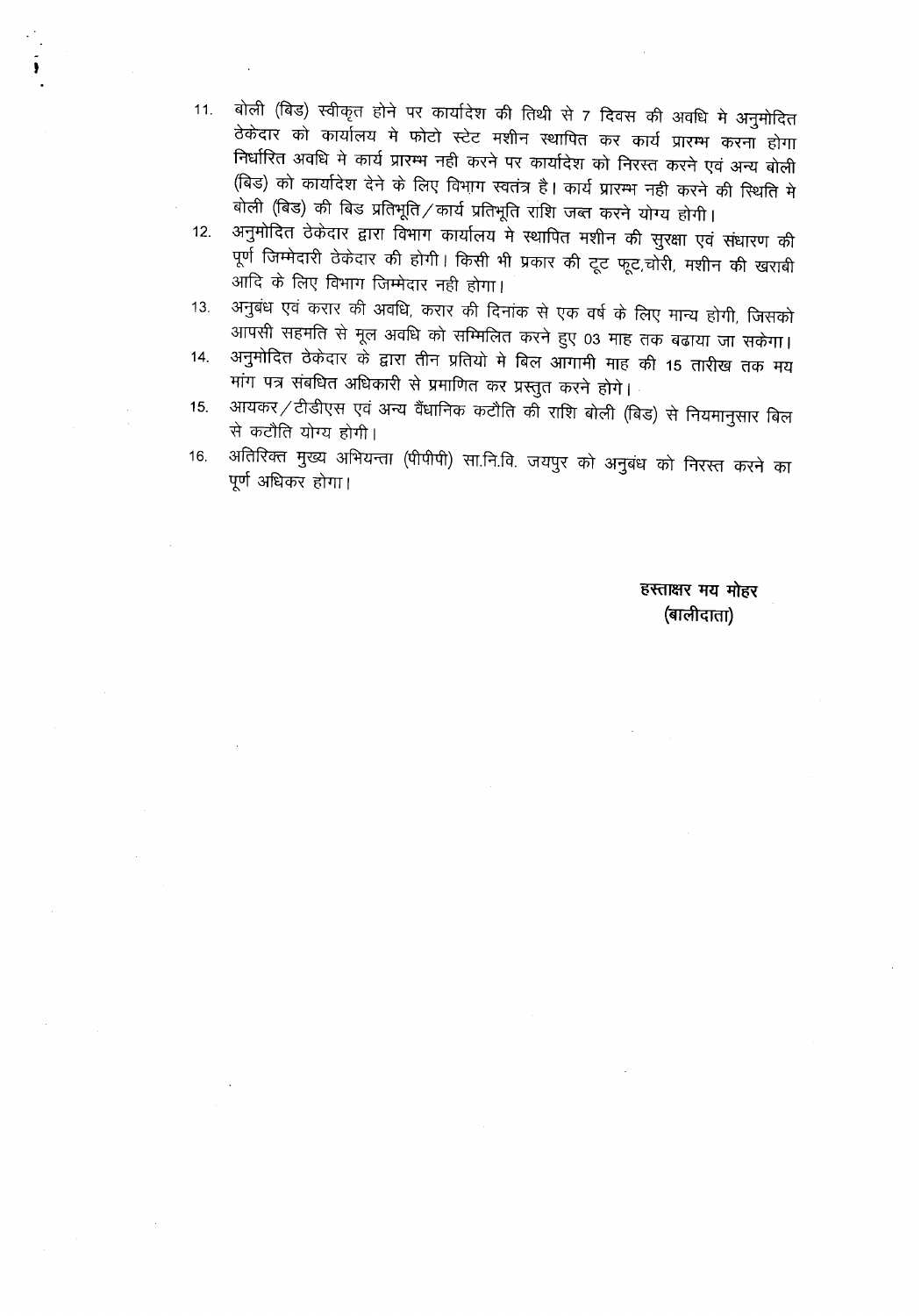### फोटो स्टेट कार्य के लिए बोली(बिड) एवं संविदा की सामान्य शर्ते एवं निर्देश

#### टिप्पणी :-- बोलीदाताओं को इन शर्तो को सावधानीपूर्वक पढ़ना चाहिए तथा अपनी बोली प्रस्तुत करते समय इनका पूर्णरूपेण पालन करना चाहिए।

- . बोली(बिड) को एनआईबी में दिए गए निर्देशो के अनुसार उचित रूप में मुः लिफाफे में बन्द करना चाहिए।
- 2. जी.एस.टी. पंजीयन प्रमाण पत्र कोई भी डीलर /सेवा दाता यदि उस राज्य में जा.एस.टा. पंजायन प्रमाण पत्र — काइ भा डीलर /सेवा दाता यदि उस राज्य में<br>प्रचलित जहाँ उसका व्यवसाय स्थित है, जी.एस.टी. अधिनियम के अन्तर्गत पंजीकृत है तो सेवा कर पंजीयन संख्या का उल्लेख करें।(प्रमाण पत्र की सत्यापित प्रति संलग्न करें)
- 3. दर शब्दो एवं अंको दोनों मे लिखी होनी चाहिए। इसमें कोई त्रुटि या ओवर राईटिंग नही होना चाहिए। यदि कोई शुद्वियाँ करनी हो तो स्पष्ट रूप से की जानी चाहिए एवं उन पर दिनांक सहित लद्युहस्ताक्षर किए जाने चाहिए। दरों में जी.एस.टी. की राशि को पृथक से दिखाना चाहिए।
- 4. सेवा दाता ⁄ अनुबन्धकर्ता अपनी संविदा को या उसके किसी सारवान भाग को किसी अन्य एजेन्सी को नही सौपेगा या उप भाडे पर नही देगा।
- 5. वोली(बिड) दस्तावेजो में अंकित शर्तो के अतिरिक्त किसी प्रकार की कोई अतिरिक्त शर्त या प्रतिशर्त स्वीकार्य नही होगी।

6. निरीक्षण $:=$ 

(क) क्रेता अधिकारी या उसके विधिवत प्राधिकृत प्रतिनिधि,को किसी भी समय \-<sup>;</sup>) ».... जायपगरा या उसके विविधत प्राावकृत प्रातानाघ,का किसा भा <del>.</del><br>सेवादाता ⁄ अनुबन्ध कर्ता के कार्य स्थल या मशीन एवं कागज आदि का निरीक्षण एवं जॉच करने की शक्ति होगी।

- ' 'राय' ' एवं डा.व करना का शावत होगा।<br>(ख) बोलीदाता अपने कार्यालय का पूर्ण पता,उस व्यक्ति के नाम व पते एवं फो नम्बर के साथ देगा जिससे उस प्रयोजन के लिए सम्पर्क किया जा सके।
- *(*7) अनुबन्ध / सेवा हेतु संविदा को,यदि सेवा अनुबन्धकर्ता अधिकारी की संतुष्टि के अनुसार नही किया जा सकता है,तो बोलीदाता को सुनवाई का एक युक्तियुक्त अवसर देने के बाद अनुबन्धकर्ता अधिकारी किसी भी समय निरस्त कर सकता है। वह जनसार में मान्य आनुबन्धयता आवकारा किसी भी स<br>इस प्रकार निरस्त करने के कारणों को अभिलिखित क
- 8. बोली अमानत $:=$ 
	- (क) बोली(बिड) के साथ 9,800/- रू की बिड प्रतिभूति प्रस्तुत की जाएगी। इसके बिना निविदाओं पर विचार नही किया जाएगा। यह राशि परियोजना f.i~:tICf) (~->f\!j11) w.f.i.fcl..~ \* -qa:r <sup>~</sup> ~,~ *~,m ~* <IT <sup>~</sup> ~1~lJ\(Y\S <sup>~</sup> <sup>~</sup> <sup>~</sup> TfR1Jt'r \* Xi)q # ~ ~ ~ I

9. CBT4 CBT <sup>~</sup> (Indent) ~ ~ mxr~m ~ ftrC1" \* ~ ~ # प्रस्तुत करने होगें।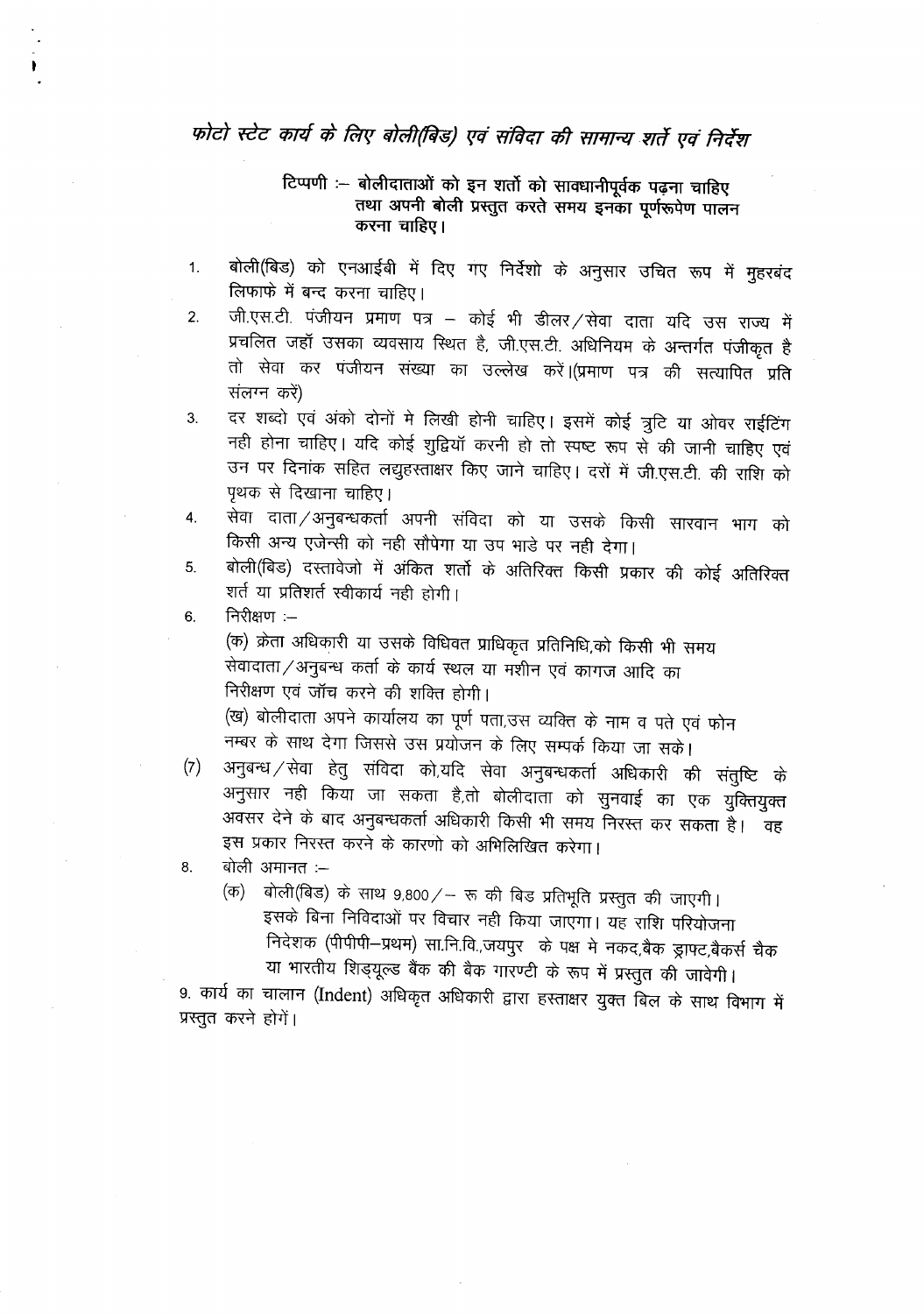बिड प्रतिभूति का समपहरण :- बिड प्रतिभूति को निम्नलिखित मामलो में समपहृत कर लिया जाएगा :–

- (i) जब बोलीदाता बोली(बिड) खोलने के बाद किन्तु बोली को स्वीकार करने के पूर्व प्रस्ताव को वापस लेता है या उसमें रूपान्तरण करता है।
- (ii) जब बोलीदाता विनिर्दिष्ट समय के भीतर विहित किसी करार को,यदि कोई  $\overline{\epsilon}$ i, निष्पादित नही करता है।
- **(iii) ~** i511c11~ldl~ ~ *cfi ~ ~* cpr-4 ~ **(Security) ~** \JflIT नही कराता है।
- *(iv)* जब वह विहित समय के भीतर सेवा / अनुबन्ध आदेश के अनुसार मदों का सेवा / अनुबन्ध प्रारम्भ करने में असफल रहता है।

10. करार एवं कार्य प्रतिभूति निक्षेप :-

- *(i)* सफल बोलीदाता को आदेश के प्राप्त होने से 7 दिवस की अवधि के भीतर संलग्न प्रपत्र में एक करार पत्र निष्पादित करना होगा तथा जिन सेवाओं के लिए बोली(बिड) स्वीकार की गयी है,उनके अनुमानित लागत के 5 प्रतिशत के बराबर ~ 25,000/- cBT cpr-4 f.qtql~'i <sup>~</sup> <sup>~</sup> **(Work Performance** Security) जमा करानी होगी। यह प्रतिभूति प्रेषण के उस दिनांक से,जिसको बोली(बिड) के स्वीकार किए जाने की सूचना उसे दी गयी है, 7 दिन के भीतर जमा करायी जाऐगी।
- (ii) लोली के समय जमा करायी गयी बोली प्रतिभूति को कार्य निष्पादन प्रतिभूति की राशि के लिए समायोजित किया जाएगा। कार्य निष्पादन प्रतिभूति की राशि किसी भी दशा मे बोली प्रतिभूति से कम की नही होगी ।
- (iii) कार्य निष्पादन प्रतिभूति राशि पर विभाग द्वारा ब्याज का भुगतान नही किया जाएगा।
- (iv) कार्य निष्पादन प्रतिभूति राशि नकद अथवा परियोजना निदेशक (पीपीपी-प्रथम) सा.नि.वि.,जयपुर के नाम नकद, बैक ड्राफ्ट,बैकर्स चैक, भारतीय शिड्यूल्ड बैक की बैक गारण्टी में जमा कराई जा सकती है।
- $11.$  भुगतान  $-$ 
	- (i) जब तक पक्षकारों के मध्य अन्यथा सहमति न हो जाए, सेवा / अनुबन्ध के लिए प्रत्येक माह के भुगतान) हेतु बोलीदाता द्वारा सेवा अनुबन्ध कर्ता अधिकारी को उचित प्रारूप में बिल प्रस्तुत करने पर किया जाएगा तथा सभी प्रेषण प्रभार बोलीदाता द्वारा वहन किए जाएगे।
	- **(ii)** विवादास्पद मदों के सम्बन्ध मे,राशि का 10 से 25 प्रतिशत तक को रोका जाएगा तथा उस विवाद का निपटारा हो जाने पर उसका भुगतान कर दिया जाएगा।